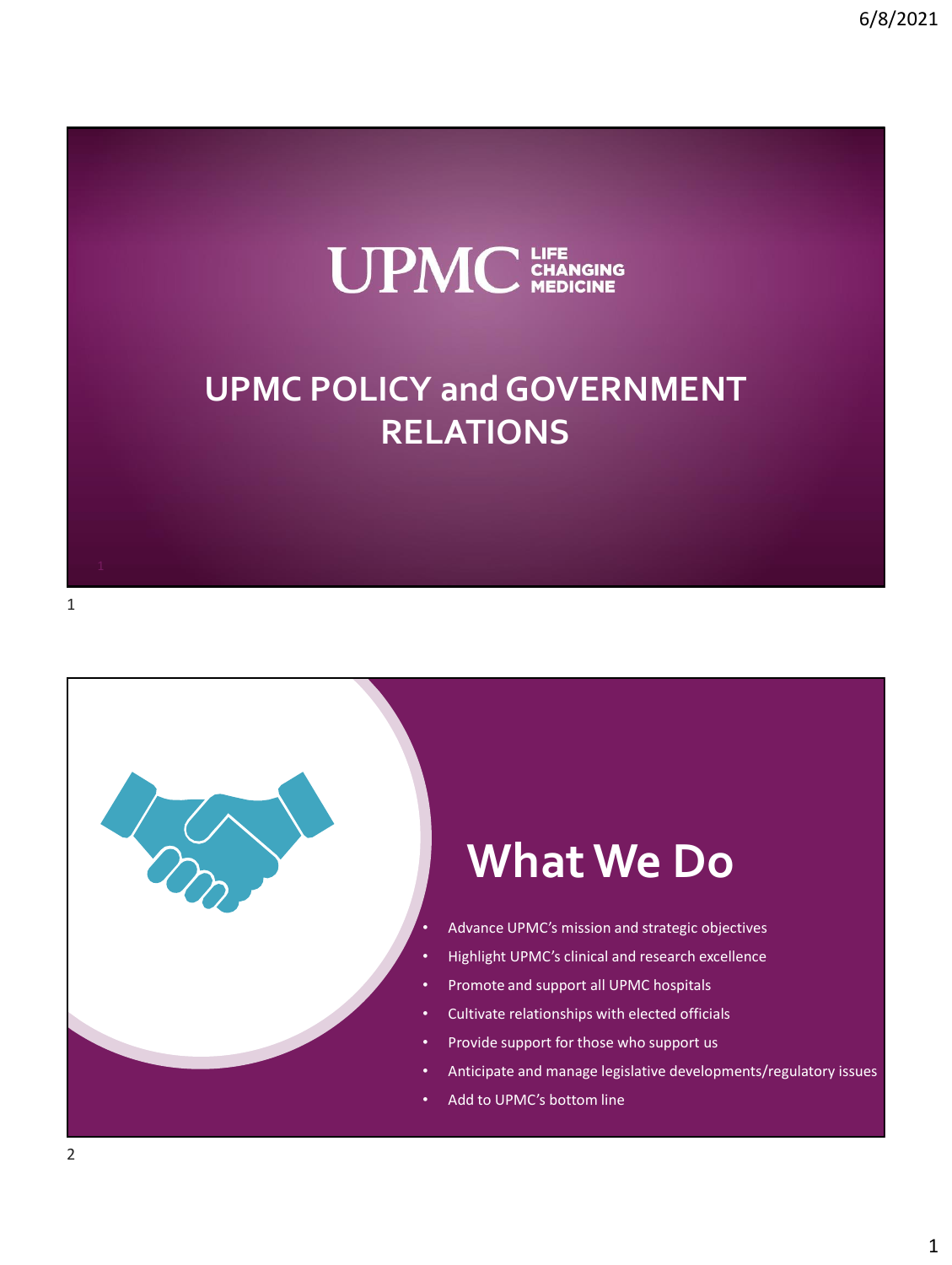## **Who We Are**

Scott Baker- Vice President, Chief Government Relations Officer

Ryan Yuhas- Sr. Director, Federal Government Relations

Michelle Reyes- Director, Advocacy and External Relations

Nicole Fedeli- Director, Public Policy and Engagement

Kate Ellison- Manager, Government Advocacy and Communications

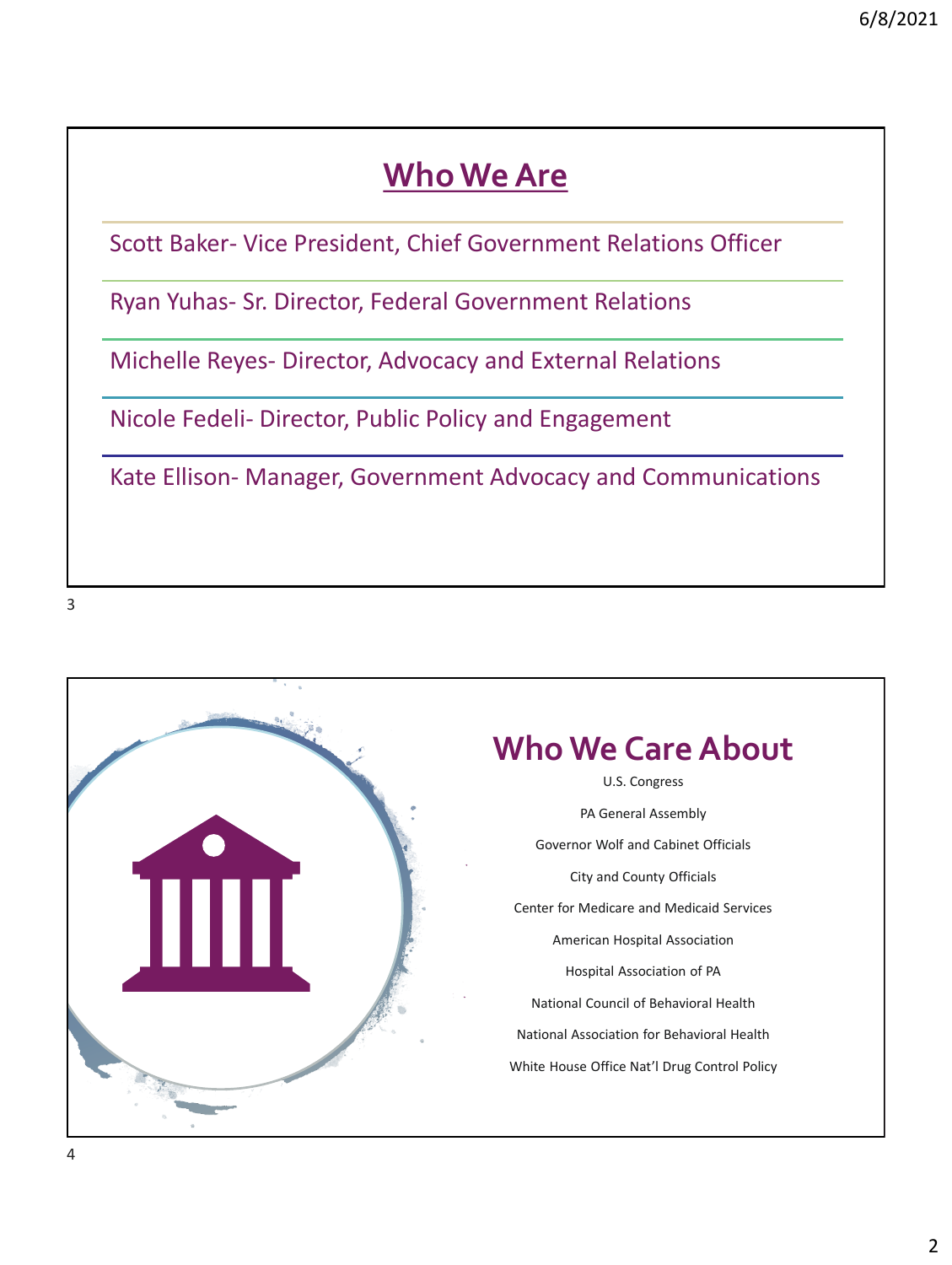## **Western BH Legislative Committee** • Dr. Loren H. Roth, Distinguished Professor Emeritus of Psychiatry, University of Pittsburgh; Consultant, UPMC, WPH • Dr. Ken Nash, Faculty Physician/Research, WPH Chief of Clinical Service • Dr. Noreen Fredrick, VP Ambulatory and Community BHS • Dr. Cami Herisko, CNO, VP of Operations and Patient Care Services • Tammy Marsico, Dir. Clinical Care Services (Child) • Dr. Abby Schlesinger, Faculty Physician and Associate Chief of Child and Adolescent Psychiatry • Dr. Jody Glance, Faculty Physician, Dir. Addiction Services • Laurie Jones, Sr. Dir. Public Policy/Community Education • Dr. Jen Beckjord, Sr. Dir. Clinical Services • Carol VanZile, Dir. BH Regulatory/Compliance Accreditation Dr. Jack Rozel, Faculty Physician, resolve Crisis Jeff Magil, Mgr. Emergency Preparedness • Dr. Kurt Ackerman, Faculty Physician, Senior Advisor for Psychosomatic Medicine • James Wyler, Director of Operations, Ambulatory and Community BHS • Dr. Mandy Fauble, Executive Director, Safe Harbor Behavioral Health of UPMC Hamot UPMC 5



5